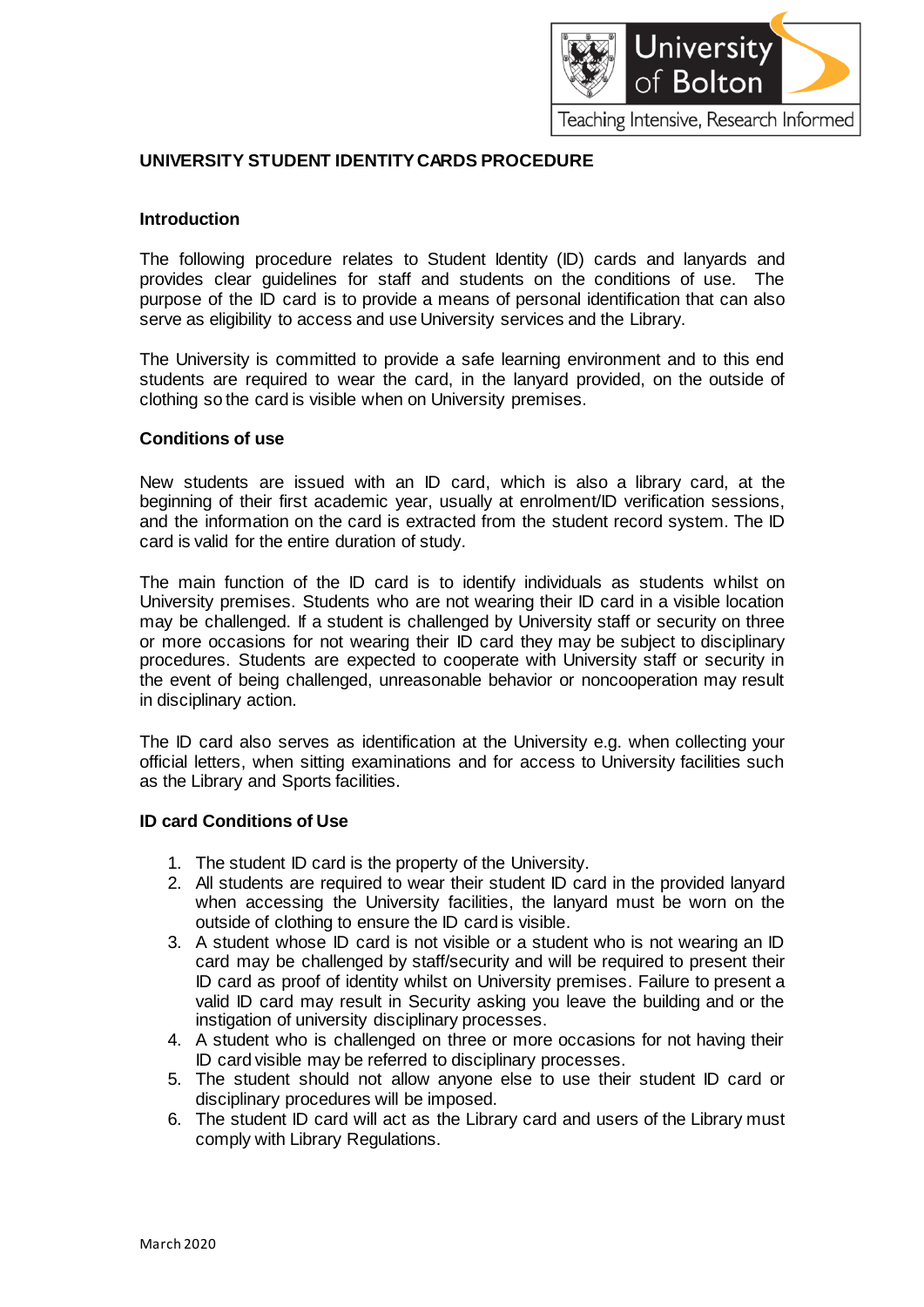- 7. ID cards are mandatory when students attend all University examinations and failure to wear and show a valid ID card could result in the student not being able to sit their exam.
- 8. A student will need to be in possession of their ID card in order to gain access to the Library out of hours, certain rooms on campus, and student carparks.

All students must be in possession of a valid ID card for the duration of their study, if a student leaves the University the student must return the card and lanyard to Student Services. Personal Tutors when conducting exit interviews with a student who is leaving the University are encouraged to remind the student to return their ID card to Student Services. At the beginning of term, there may be a slight delay between enrolment and the student details appearing on the Library computer systems.

### **Religious observance**

Female students who wear a veil or headscarf may be expected to remove their veil/headscarf in order to have their photograph taken for an ID card. Such issues will be dealt with in a sensitive manner with a full discussion taking place with the student. In all cases a female member of staff will take the photograph, if a female member of staff is not available at the time of the photograph a suitable appointment will be arranged with the student.

All students will be required to remove any caps or hats for the ID card photo along with any sunglasses or items which obscure the face that are not worn due to a religious belief.

### **Distance learning students**

Distance learning students are supplied with information, as part of their online enrolment instructions that explains how to supply an appropriate image for their ID card via the University Photo Upload system. If this is not possible we can accept a standard passport-style photograph sent by email to [studentadvisers@bolton.ac.uk](mailto:studentadvisers@bolton.ac.uk) in jpeg format, or by post to: Student Services, Student Centre, Chancellor's Mall, Deane Road, Bolton, BL3 5AB. The name of the student and the student number should be written in ink on the back of the photograph. Any unsuitable photographs will not be accepted and will be returned to the Student or the partner organisation.

The photograph should be:

- in colour
- taken against a light background so that a student's features are clearly distinguishable against the background
- full face without sunglasses and normally without any head covering

All photographs should be forwarded by the student or partner organisation to the Student Advisors in Student Services.

# **Card and Lanyard Replacement**

In the event that an ID card and or Lanyard is **lost or stolen**, it is the responsibility of the student to notify Student Services and the Library. Lost cards are frequently handed in to Student Services and we will return this to the card holder. In order to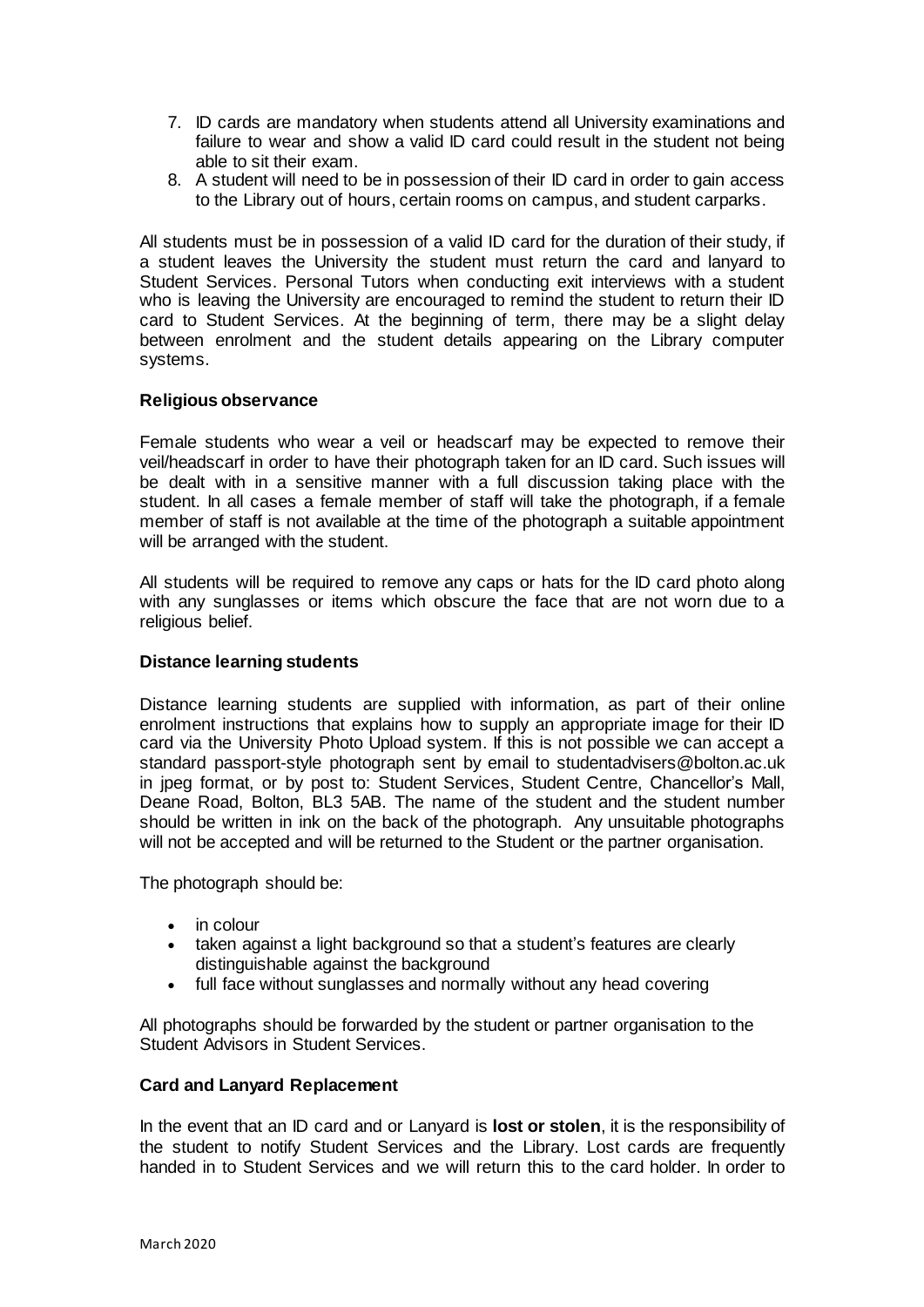cover administration costs, a card replacement fee of £10.00 is charged to replace lost or damaged cards and a fee of £5 is payable for replacement lanyards. Students are asked to pay the fee/s at Financial Services then bring their payment receipt to Student Services who will then produce a new ID card and or issue a replacement lanyard.

If a student ID card is damaged a card replacement fee of  $£10$  is charged, unless it is deemed fair wear and tear due to the age of the card. The student must bring their damaged card with them and exchange it for their new card, paying the card replacement fee where applicable. If a student is unable to do this then they will be charged the £10.00 card replacement fee.

In cases where the ID card has been stolen, the card replacement fee is waived providing the student has reported the theft to the Police **and** produces a crime reference number from the Police at the time of requesting a new ID card/lanyard.

### **Student Identity cards and examinations**

All students are required to display their Student ID Card at formal examinations and write their student number on the front of any answer booklet. Students may not be able to sit the examination if they fail to bring their Student ID card with them. If a student does not have their ID card they should obtain a replacement card from Student Services before sitting an examination. The card replacement fee of £10 will apply for an ID card and £5 for a Lanyard. Temporary cards cannot be issued. Invigilators will not accept a passport or driving licence as alternative forms of ID for the purpose of the examination.

Female students who wear a veil or headscarf may be expected to remove their veil/headscarf before sitting their examination in order to have their identification verified. In these cases, a female member of staff will check the identification of the student in a private room prior to sitting the examination. If a female member of staff is not available at the examination the invigilator should, where they deem it necessary, ask Student Services to arrange a female member of staff to attend in order to confirm the student's identity.

# **Change of Programme of study**

If a student transfers onto a new programme of study the ID card will remain valid and a replacement card is not required.

#### **Student Withdrawal & Interruption of study**

If a student temporarily interrupts their study the student should retain their ID card.

If a student withdraws from their course on a permanent basis he/she must hand their ID card and lanyard to Student Services; their Library and computing services account will then be automatically closed. Personal Tutors in exit interviews should encourage students withdrawing from the University to return their ID card to Student **Services**